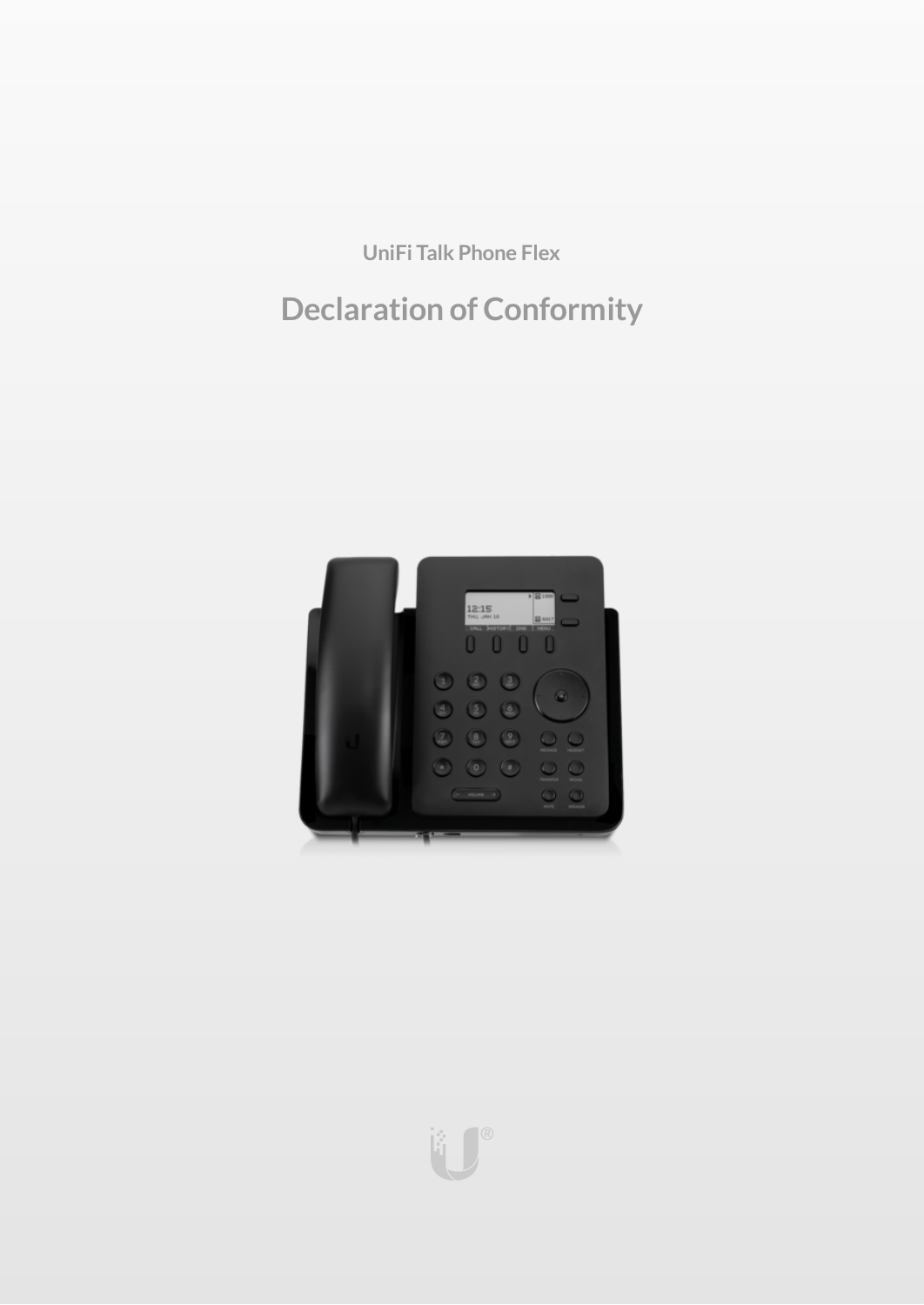## **DECLARATION OF CONFORMITY**

Ubiquiti Inc. 685 Third Avenue NewYork, NY 10017 USA

Hereby declares under our sole responsibility thatthe**UniFiTalk PhoneFlex**, model **UVP-Flex**, to which this declaration relates, is in conformancewith the provisions of Directives

• EMC- 2014/30/EU Electromagnetic Compatibility Directive (EMCD)

• Safety - 2014/35/EU Low Voltage Directive (LVD)

• HazardousMaterials - 2011/65/EU Restriction oftheUse ofCertain Hazardous Substances in Electrical and Electronic Equipment(RoHS) with amendment(EU) 2015/863; 1907/2006 Registration, Evaluation, Authorization and Restriction of Chemicals (REACH)

For additional REACH details, please refer to [ui.com/compliance](https://www.ui.com/compliance/)

| <b>Standards</b>         | <b>Description</b>                                                                               |
|--------------------------|--------------------------------------------------------------------------------------------------|
| EN 55032:2015+AC:2016    | Electromagnetic compatibility of multimedia equipment - Emission requirements                    |
| EN 55024:2010+A1:2015    | Information technology equipment - Immunity characteristics                                      |
| EN 62368-1:2014+A11:2017 | Audio/video, information and communication technology equipment - Part 1: Safety<br>requirements |
| <b>CE</b> Marking        | CΕ                                                                                               |

 $k$  un  $\rightarrow$  $\overline{\phantom{a}}$  $\mathcal{L}$ Mark Feil

Compliance Manager

NewYork December 16, 2020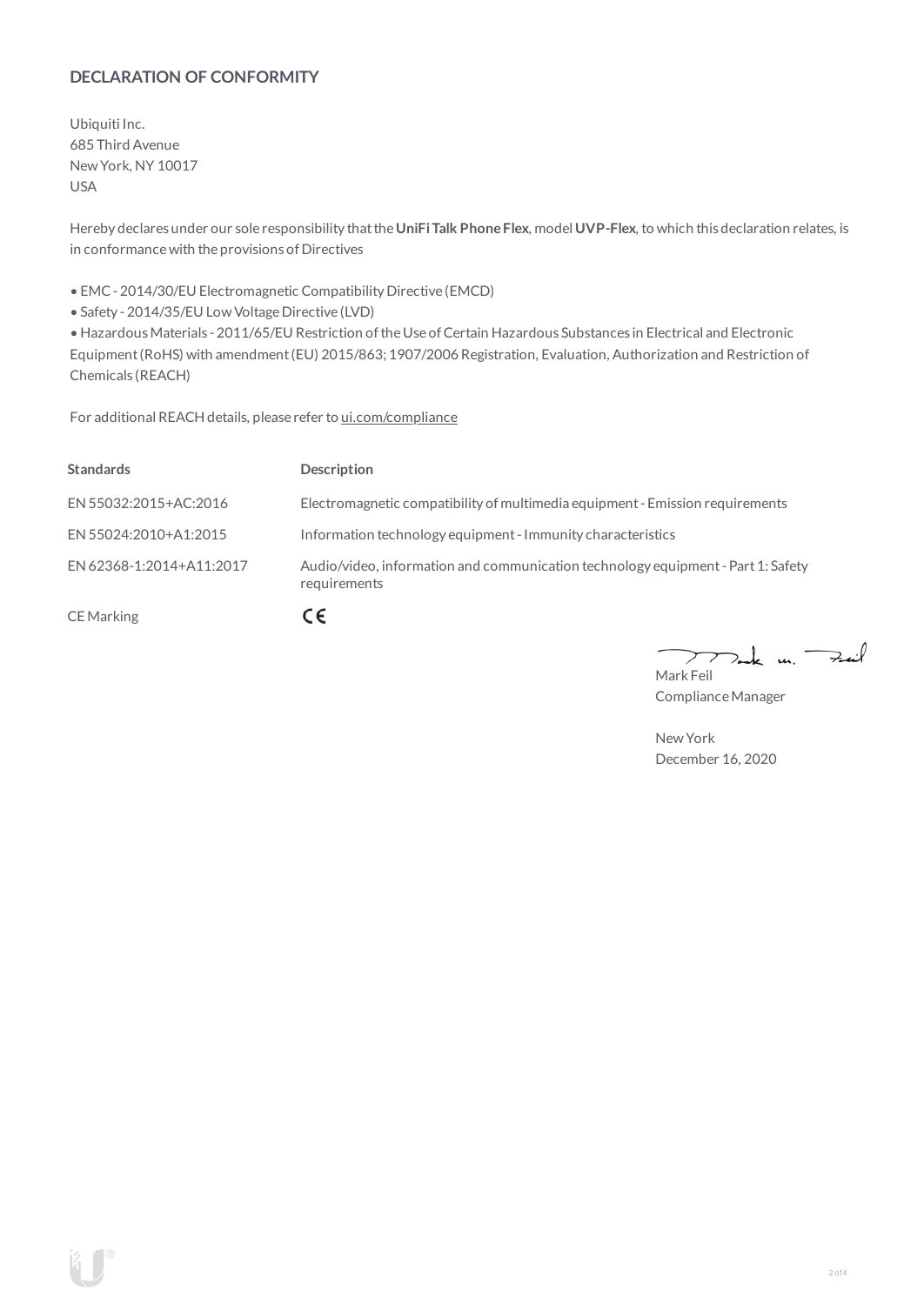# **UVP-Flex**

#### **български** [Bulgarian]

С настоящото Ubiquiti декларира, че това устройство UVP-Flex е в съответствие със съществените изисквания и други приложими разпоредби на Директиви 2014/30/ЕС, 2014/35/ЕС.

## **Hrvatski** [Croatian]

Ubiquiti ovim putem izjavljuje da je ovaj uređaj UVP-Flex sukladan osnovnim zahtjevima i ostalim bitnim odredbama Direktiva 2014/30/EU, 2014/35/EU.

## **Čeština** [Czech]

Ubiquititímto prohlašuje, že toto UVP-Flex zařízení, je ve shodě se základními požadavky a dalšími příslušnými ustanoveními směrnic 2014/30/EU, 2014/35/EU.

#### **Dansk** [Danish]

Hermed, Ubiquiti, erklærer atdenneUVP-Flex enhed, er i overensstemmelse med de væsentlige krav og øvrige relevante krav i direktiver 2014/30/EU, 2014/35/EU.

#### **Nederlands** [Dutch]

Hierbij verklaartUbiquiti, datdezeUVP-Flex apparaat, in overeenstemming is metde essentiële eisen en de andere relevante bepalingen van richtlijnen 2014/30/EU, 2014/35/EU.

#### **English**

Hereby, Ubiquiti, declares that this UVP-Flex device, is in compliance with the essential requirements and other relevant provisions of Directives 2014/30/EU, 2014/35/EU.

#### **Eesti keel** [Estonian]

Käesolevaga Ubiquiti kinnitab, et antud UVP-Flex seade, on vastavus olulistele nõuetele ja teistele asjakohastele sätetele direktiivide2014/30/EL, 2014/35/EL.

#### **Suomi** [Finnish]

Täten Ubiquiti vakuuttaa, että tämä UVP-Flex laite, on yhdenmukainen olennaisten vaatimusten ja muiden sitä koskevien direktiivien 2014/30/EU, 2014/35/EU.

#### **Français** [French]

Par la présente Ubiquiti déclare que l'appareil UVP-Flex, est conforme aux exigences essentielles et aux autres dispositions pertinentes des directives 2014/30/UE, 2014/35/UE.

#### **Deutsch** [German]

HiermiterklärtUbiquiti, dass sich dieses UVP-Flex Gerät, in Übereinstimmung mitden grundlegenden Anforderungen und den anderen relevanten Vorschriften der Richtlinien 2014/30/EU, 2014/35/EU befindet.

#### **Ελληνικά** [Greek]

Δια του παρόντος, Ubiquiti, δηλώνει ότι αυτή η συσκευή UVP-Flex, είναι σεσυµµόρφωση µε τις βασικές απαιτήσεις καιτις λοιπές σχετικές διατάξεις των οδηγιών 2014/30/EE, 2014/35/EE.

#### **Magyar** [Hungarian]

Ezennel Ubiquiti kijelenti, hogy ez a UVP-Flex készülék megfelel az alapvető követelményeknek és más vonatkozó 2014/30/EU, 2014/35/EU irányelvek rendelkezéseit.

#### **Íslenska** [Icelandic]

Hér, Ubiquiti, því yfir að þetta UVP-Flex tæki er í samræmi við grunnkröfur og önnur viðeigandi ákvæði tilskipana 2014/30/ESB, 2014/35/ESB.